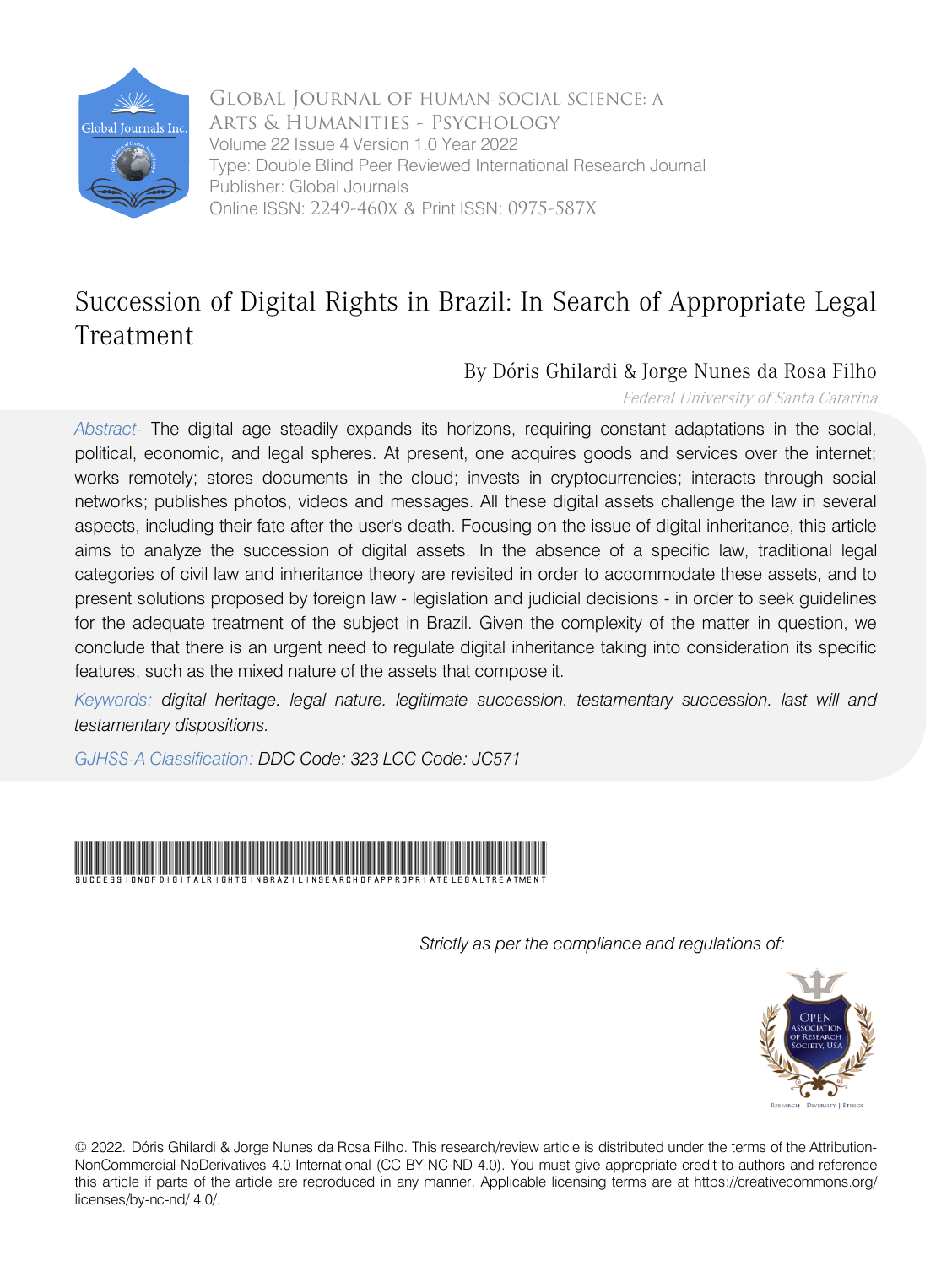# Succession of Digital Rights in Brazil: In Search of Appropriate Legal Treatment

Dóris Ghilardi <sup>α</sup> & Jorge Nunes da Rosa Filho <sup>σ</sup>

Abstract- The digital age steadily expands its horizons, through social networks; publishes photos, videos and requiring constant adaptations in the social, political, economic, and legal spheres. At present, one acquires goods and services over the internet; works remotely; stores documents in the cloud; invests in cryptocurrencies; interacts messages. All these digital assets challenge the law in several aspects, including their fate after the user's death. Focusing on the issue of digital inheritance, this article aims to analyze the judicial decisions - in order to seek guidelines for the adequate succession of digital assets. In the absence of a specific law, traditional legal categories of civil law and inheritance theory are revisited in order to accommodate these assets, and to present solutions proposed by foreign law - legislation and treatment of the subject in Brazil. Given the complexity of the matter in question, we conclude that there is an urgent need to regulate digital inheritance taking into consideration its specific features, such as the mixed nature of the assets that compose it.

*Keywords: digital heritage. legal nature. legitimate succession. testamentary succession. last will and testamentary dispositions.*

#### **INTRODUCTION**

ince the 1940s, with the beginning of the cybernetic revolution and the subsequent, gradual and inexorable change in the global social order Since the 1940s, with the beginning of the cybernetic revolution and the subsequent, gradual and inexorable change in the global social order by means of network communicability - *internet*, e-mails, discussion forums, social networks, search engines, free, open, and collective contribution *sites* - the logic of human relations has been irremediably changed.

An environment marked by disruption and the intangible, with no strict separation between reality and the symbolic. A space of constant interactions, in which a large amount of data and information is created and inserted, transformed into a digital assets. The fate of these assets, in case of the death of its owner, is one of the delicate questions that have challenged jurists worldwide, justifying the present research.

As such, this article focuses on the succession of digital assets - digital inheritance, and aims to address some of its intricate issues, such as the legal nature of digital assets (whether of personal, patrimonial or mixed content) and, based on that, investigate the possibility of transmission in case of death of the rightholder, either by last will disposition or by law.

*Author α: Doctor and Master in Legal Sciences. Profesor at the Federal University of Santa Catarina. Researcher.* 

In this regard, it is clearly relevant to study to what extent the rights directly linked to the new network economy and the digital information society can be subject to the civil norms in force, applicable to analog data, or to what extent they deserve specific regulations, requiring the issue of new laws.

To this end, the article begins with the presentation of the new scenario, inaugurated with the information society and new technologies, in order to introduce some of the legal challenges contemplated by the theme.

In the sequence, it analyzes existing bills in Brazil on digital inheritance and laws on regulation of internet use and protection of personal data with the intention of demonstrating the inexistence of specific legal provision on succession of this type of heritage.

It then looks at technical issues such as the verification of the possibility of legal classification of digital data in traditional legal categories such as property, as well as the study of the classification and legal nature of these digital assets, and then addresses the terms of use and services of digital platforms and tries to find harmony between the interests of users and those of online service providers.

Finally, based on the presentation of Spanish law and German paradigm decision, the aim is to find guidelines and solutions to guide the appropriate treatment of the issue in Brazilian territory. In addition to these two foreign analyses, the text also analyzes some legal provisions on the subject in Argentina, the United States and France.

The research, of utmost relevance to the current context, is based on technical data, national and foreign doctrine, Brazilian legislation, as well as international legislation and judicial decisions, in order to foster debate and seek plausible alternatives, given the complexity of the issue under discussion.

#### I. Information Society and Digital Data: A Change of Scenery

With the advent of the information society and new technologies, a new virtual environment has opened up, identified by some authors as the Fourth Industrial Revolution, the 4.0 Revolution, also seen by others as a passage from the Industrial Revolution to the Post-Industrial Society.

A new context has emerged, in which the production of goods would have given way to the

*e-mail: dorisghilardi@gmail.com*

*Author σ: Master`s student at the Postgraduate Program in Lawn At the Federal University of Santa Catarina. Researcher. Attorney.*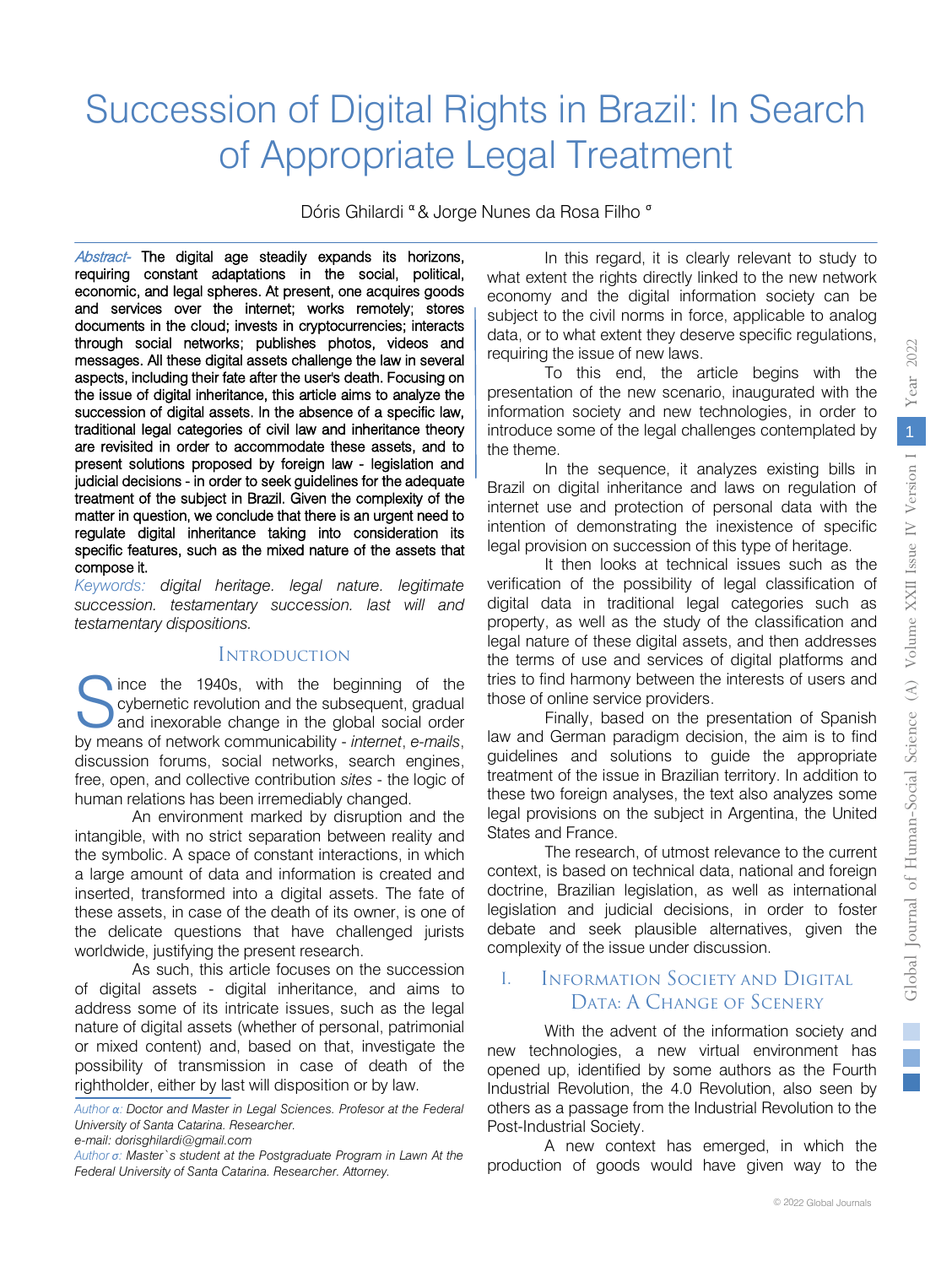provision of services, leveraging the digital world of new technologies and data exchange, creating, consequently, new forms of social and economic representation.

In this scenario, computers are referred to as the main mechanism of possibility for the realization of this new world, especially with the advent of the Internet, seen as a new political and revolutionary dimension.

According to Loveluck (2018, p. 77-78) interactions by networked computers represent unprecedented forms of sociality, a vision of chosen community, in which one can free oneself from the constraints of one's immediate environment to establish bonds, from a purely voluntary basis, independent of the ordinary structuring constraints of individuals, such as neighborhood, family, religion, and tradition.

In this context, unequivocally, it was the installation of computer networks, in a *human-machine symbiosis* model, that allowed the computer to go beyond the initial state of a mere calculator, to become an *information system* capable of communication, thus raising the relevance of information - or, more properly, data - to a privileged position in the context of commercial and non-commercial exchanges. (TRICLOT, 2008).

Such reflections are affiliated to the notion that the advent of technologies has subverted the order hitherto established in the most varied fields of human knowledge. The logic of scarcity has been replaced by the logic of abundance.

There is no longer any doubt: cybernetics, personal computing (microcomputing) and network communication have established new and unsurpassable social, political, cultural, economic and, consequently, also legal paradigms. One need only consult public statistics to have an exact notion of the vertiginous increase in the number of Internet users and social networks over time.

According to a report released in January 2022 by digital marketing firms We Are Social, UK, and Hootsuite, USA, on internet consumption and social networking (DIGITAL 2022), the number of users has more than doubled in the last 10 years from 2.18 billion in early 2012 to 4.95 billion in early 2022.

This same report (DIGITAL 2022) shows that the number of social media users has grown even faster over the last decade than Internet users. While in 2012 there were 1.48 billion users, that number is now 3.1 times higher, totaling 4.62 billion social media users.

A fact that draws attention and deserves to be highlighted is the time spent online. The report points out that the average Internet user spends more than 40% of his or her life in the digital world, considering that a person sleeps on average 7 to 8 hours a day.

It is estimated that only in 2022 the world will spend more than 12.5 trillion hours online. In this scenario, Brazilians appear together with South Africans,

Filipinos and Colombians as the people who spend more than 10 hours a day online.

Speaking specifically about Brazil, according to the 2022 report (DIGITAL 2022), the total number of Internet users is 165.3 million, and the total number of social media users is 171.5 million, which is 79.9% of the total population.

Also according to the Digital report the platforms most used by Brazilians are Youtube (138 million), Instagram (119.5 million) and Facebook (116 million).

These surveys show the large number of digital traces left by each user, challenging the legal world to deal with this new scenario in an attempt to define the fate of the content available on the network after the user's death, especially in social media, paying attention to the fact that the information available there may have a mixed legal nature.

In other words, in the sphere of the information society, the *data* circulating on network systems may or may not refer to very personal rights, some are of a strictly patrimonial nature, others not. Even so, such content is often clearly relevant to the aspects of intimacy and privacy, and has no intrinsic economic value; however, when inserted into the context of *big* data collection, it constitutes an important element of the political economy, and is considered an economically measurable asset (LOVELUCK, 2018).

This in itself denotes the complexity of the subject in question and its nuances, which cannot and should not be ignored when thinking about an adequate legal treatment to be given to the succession issue of digital assets.

Therefore, in an attempt to frame digital data in the existing legal structure, it is essential to revisit some traditional concepts and classifications of civil law, in order to accommodate them adequately, given the specific legislative gap on the subject, which will be seen in the next topic.

#### II. Digital Data and Internet **REGULATION**

Regarding digital data regulation, it is worth noting that in Brazil the first bills dealing with the transmissibility of the digital contents and files of the author of the inheritance dated back to 2012. Bill no. 4.847/2012 proposed the addition of articles 1.797-A, 1.797-B and 1.797-C to the Civil Code, bringing as guidelines the concept of digital inheritance and the possibility of transmitting this inheritance to legitimate heirs, if the deceased had not left a will.

This text also allowed heirs to define the fate of the deceased's social networking accounts.

Bill no. 4.099/12, drafted by Representative Jorginho Melo, suggested the addition of a single paragraph to article 1.788 of the Brazilian Civil Code,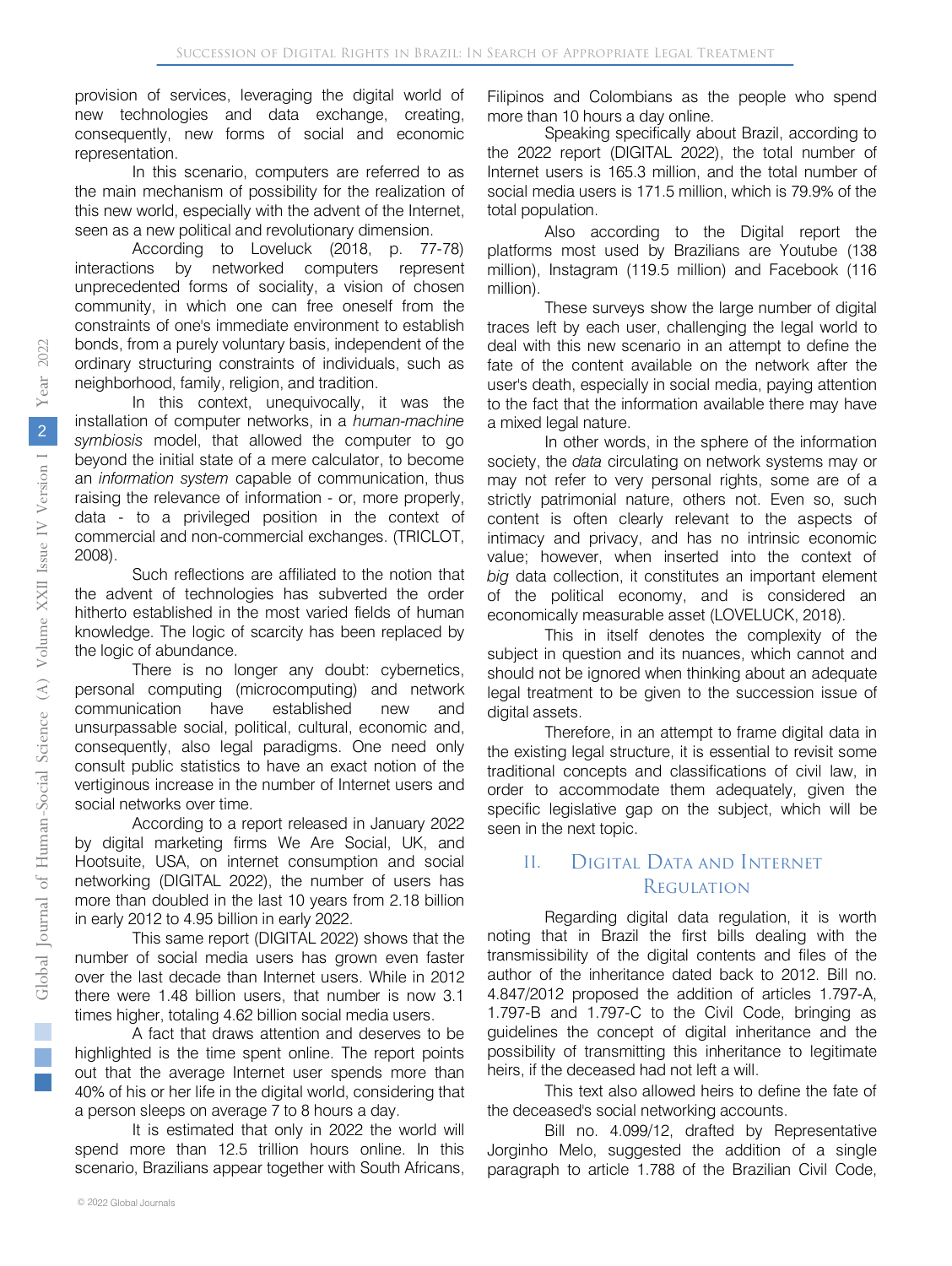expressly providing for the transmission of all digital content in the event of death.

Both bills were criticized, mainly for authorizing the indiscriminate transmission of all the contents of the holder of the accounts to his or her successors, without any concern for the rights of personality, especially privacy and intimacy. However, neither of them was ever approved, being shelved. The same text of project 4.847 was re-edited by project 8.562/17.

In turn, Law no. 12.965/14, known as "Marco Civil da Internet" (Internet Civil Framework), created to regulate the use of the network and ensure the rights and duties of users and companies providing access and online services - although a recent diploma, does not provide specifically about digital assets, being silent about the succession of these assets in case of death. The Bill no. 1.331, of 2015, suggested the amendment of item X, of Article 7 of the Marco Civil da Internet to provide for the legitimacy of the spouse, ascendants and descendants to claim the deletion of the deceased's personal data. And the project no. 7.742, of 2017 provided for the inclusion of art. 10-A of Law no. 12.965/14, providing for the exclusion of the accounts of deceased users by internet providers. All these projects have been shelved.

Currently in progress is Bill no. 5.820, of 2019, which proposes to amend article 1.881 of the Brazilian Civil Code, to include paragraph 4, to address codicil formalities to contemplate digital inheritance. Also from 2019 is Bill no. 6.468, which suggests a single paragraph to article 1.788, establishing the transmissibility of all digital content to heirs.

Finally, the General Data Protection Law - no. 13.709/2018 -, the "LGPD"*,* created to protect the violation of privacy in relation to personal data, does not expressly provide for the protection of user personal data after their death.

In Europe, the General Data Protection Regulation 2016/679 (GDPR), the document that inspired the Brazilian law, in its recital 27, expressly provides for the inapplicability of the law for the protection of deceased person's data, leaving it to the member states to establish the rules regarding their treatment.

In Brazil, Article 1 of the LGPD refers to the processing of personal data, including by digital means, with the aim of protecting the fundamental rights of freedom, privacy and personality of the natural person. From the literal reading of the referred article, one cannot understand the applicability of LGPD to the data of deceased users, but also no prohibition is extracted. In this sense it is important to mention the considerations made by Honorato and Leal (2021) in the sense of the importance of this applicability, although they also understand that the question is left open, citing the express consent of the holder provided for in Article 7 as an example. And they question: "would the

operating agent or responsible party be authorized to maintain the processing of personal data even after death or would there be a need for prior manifestation of the holder or authorization to relatives in this regard?"

In this sense, it is not too much to mention Argentine law, which also does not contain any provisions about the destination of digital assets after the user's death, but ensures the right of access to the data of deceased persons by the universal successors, as can be extracted from the reading of art. 14.4 of Law no. 25.326/2000 – "Ley de Protección de los Datos Personales".

It is noted that, despite this, Argentine law does not establish parameters of how this access will be allowed and what the limit will be, which is why a new draft law was introduced in 2018, providing in its article 34 that universal successors will have, in addition to the right of access, the right to rectification, deletion and portability of the deceased's personal data, as well as the right to oppose the processing of such data.

While these issues are being discussed in the neighboring country, in Brazil, in the absence of a specific law dealing with the projection of personal data after death, there are more questions than answers, which is why we will now address some of these questions.

To do so, it is imperative to dialogue to the law of succession, which brings rules of patrimonial transmission from the deceased owner to his heirs.

#### III. In the Quest for a Legal Framework for Digital Data

According to article 1.784 of the Brazilian Civil Code, "when the succession is opened, the inheritance is immediately transmitted to the lawful and testamentary heirs", and the right of inheritance is assured as a fundamental right by article 5, item XXX, of the 1988 Constitution of the Federative Republic of Brazil (CRFB/88).

When dealing with the content of the succession, the need arises to identify its object, i.e., that which is admitted as susceptible to transmission. Beviláqua (1932, p. 19) treats inheritance as equivalent to patrimony, defining it as "the universality of property that someone leaves behind on the occasion of his death, and that the heirs acquire. It is the set of goods, the patrimony, that someone leaves at death".

In fact, the character of succession is linked to the idea of heritage, which can be translated into economic expression (goods, rights and obligations) and which must be succeeded by the application of its own legal instruments (the law and the last will disposition).

Wald (2015, p.16) recalls that, at one time, inheritance law was linked to an extrapatrimonial sense, case of the Roman family, in a continuation of the domestic religion. Today, however, not anymore.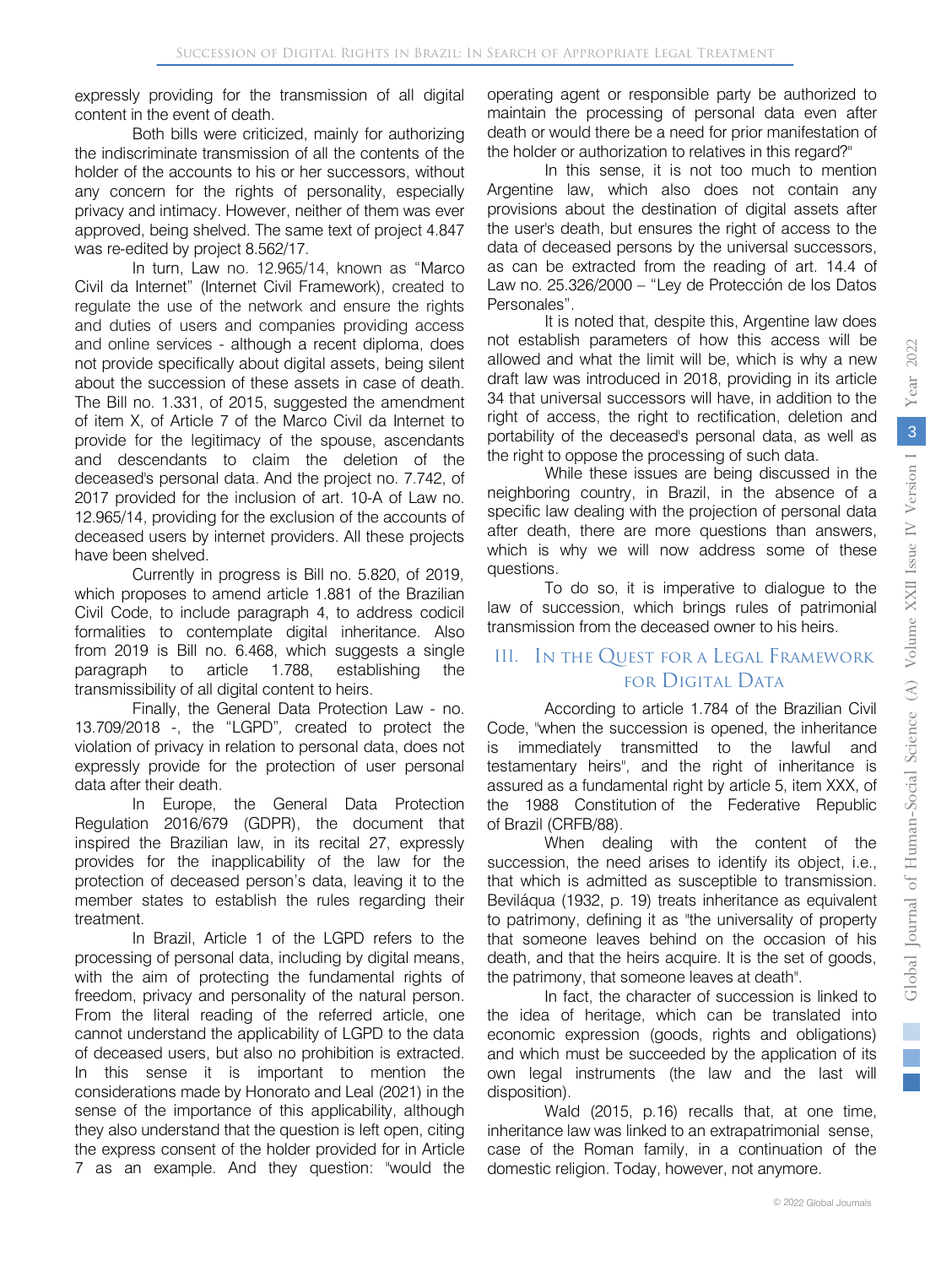When dealing with legitimate succession arising from law - the Brazilian Civil Code's provision is restricted only to the transmission of property, and it is not possible to speak of succession of very personal rights; at most, the law grants the respective heirs the right of defense - of honor, name, intimacy and privacy *post mortem*.

However, when dealing with testamentary succession, paragraph 2 of art. 1.857 of the Civil Code expressly admits the possibility of making testamentary dispositions without patrimonial content.

These normative guidelines are important to analyze the transferability or not of digital data. First, however, it is imperative to verify if it is possible to talk about ownership of this content. The answer to this question is linked to the analysis of its legal nature: are digital data very personal rights, are they assets of economic content or are they of mixed nature?

There seems to be an inclination in the doctrine for the mixed nature of digital data, since it may include data of an exclusively patrimonial nature, data of a nonproperty nature, and other hybrids, containing both characteristics.

To exemplify this possibility, among the assets with patrimonial content are virtual currencies/ cryptocurrencies, such as bitcoins, airline miles or loyalty programs, and even personal data that are susceptible to economic valuation, such as accounts in profitable social networks.

As examples of data of mixed or hybrid nature can be related the confidential information about a certain industrial process, the results of a journalistic investigation or encrypted documents with economic value. (FONT; BOFF, 2019, p. 32)

Among digital data of a non-property nature, according to Font and Boff (2019, p. 32), are those related to digital identity, non-property assets that may be protected within these accounts, such as photographs, electronic signatures, backups of communication tools, and personal digital information.

However, records of human interaction in the virtual environment, such as conversations, posts, and *likes,* with content linked to the spectrums of intimacy and privacy (and therefore approaching the condition of most personal rights), notably arising from the dynamics of social networks, can also arouse economic interests, becoming goods with potential or economically assessable assets (LOVELUCK, 2018).

In fact, in view of the above, it becomes unfeasible to treat digital data as uniform, and they deserve to be classified according to their content, which may or may not have a patrimonial nature.

Based on this, there are contradictory understandings regarding the possibility of treating digital data as property. According to Prieto and Cabezudo (2017, p.33), there is no reason not to talk about digital property, despite the evident lack of

correspondence between the concept of traditional property and the concept of digital property, recognizing that there is a wide variety of digital property and distinct classifications, according to the type of service or nature.

Therefore, they argue that, although colloquially one can speak of digital asset ownership, encompassing all types of assets, strictly speaking, only those relationships that have a determined or determinable economic value can be considered as such (PRIETO; CABEZUDO, p. 34).

Other authors, such as Mendes (2014), expressly disagree with treating them as property, which does not come to preclude them from being worked as legal goods, as highlighted by Frazão (2019, p. 104).

In this line of thinking, we begin to treat them as legal goods, as soon as they can be presented as the object of a subjective right, of a patrimonial or affective nature, while digital goods can be understood as any information, record, or file of a digital nature stored on the net.

The concept of digital property includes accounts or content on the network, hosted on a computer, on a server or in the cloud. Such digital goods can be e-mail accounts, bank accounts, games, writings or opinions in blogs, photos, comments on social networks, music, books, etc., as long as they are digital in nature. (MORÓN, 2018, p. 416). Therefore, it is necessary to analyze whether it is possible to include digital goods in the traditional classification of goods. In this regard, several authors fit digital goods into the classification proposed by the legal literature, which distinguishes between tangible and intangible goods.

Tangible goods are those that are palpable, that exist materially, while intangible goods are those that have abstract existence, but with economic value. So, would digital goods be a kind of intangible goods?

There seems to be some consensus on this, which does not make things any simpler. This is because digital intangible assets do not always have a monetary value, so some argue that in the virtual environment, the classification should be made according to the analysis of economic and noneconomic assets.

Maia (2019, p. 153) points out that the most important distinction for civil law today, in the face of the new category of legal property, is no longer the separation into rights in rem and obligations, but the distinction of relationships into property and nonproperty, denoting the difficulty of maintaining or framing digital data in watertight categories.

While there is no legal provision for this, nothing prevents us from classifying digital goods as, on the one hand, economic content goods, and on the other hand, digital goods with non-economic content, and we can also add, as mentioned above, mixed content goods.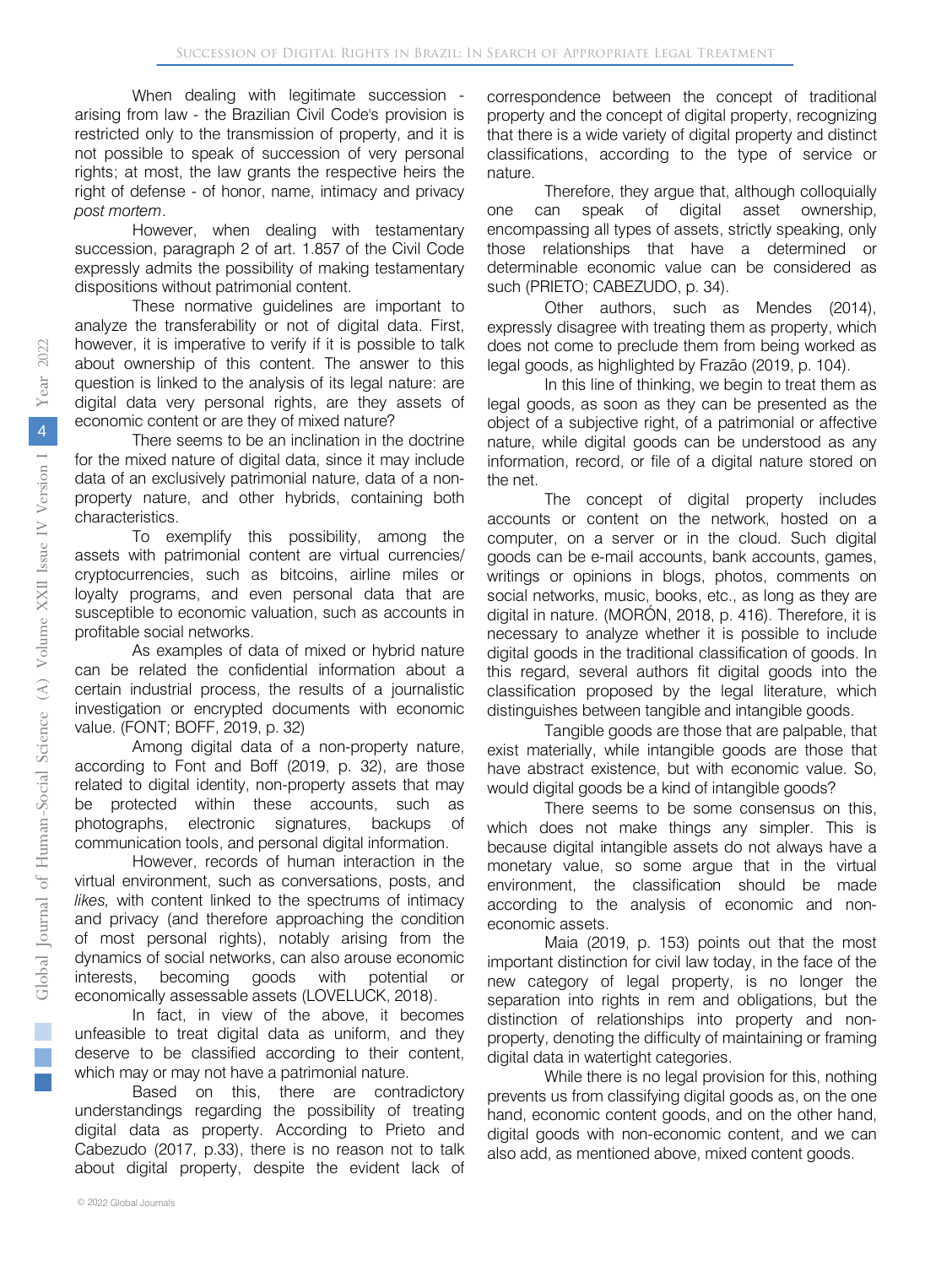There are those who differentiate digital goods from digital assets, whose concept is broader; while digital goods would be online accounts and content, digital assets would encompass any type of electronic record, such as the so-called cryptocurrencies.

In view of the above, there are no conditions to consider the legal nature of either digital goods or digital assets (which for this article will be treated as synonyms) as uniform. In other words, the nature of digital assets must consider the distinction of their contents, therefore, non-analog assets may have a patrimonial, non-patrimonial or mixed nature. This understanding will help in the appropriate legal treatment regarding the study of the *causa mortis*  transmissibility of the so-called digital inheritance.

#### IV. Service Providers and the Contractual Provisions of Digital Goods

Every time a user decides to join an *online*  service*, it* is a *sine qua non* condition for access that the user agrees to the terms of use and services, which are not negotiable. These are general conditions, without any control mechanism, especially with regard to the power exercised by service providers to freely access these accounts and data.

Regarding this aspect there are extensive discussions in the search for harmonization between the interests of the user and the interests of the digital platforms. Doubts about the ownership of the digital assets, which is present in the digital platforms, are among them.

The central issue of this and other questions resides in the reconciliation between the deficiency of hetero-regulation (state regulation) and contracts, since personal data transformed into digital goods are protected, in the absence of state rules, by the terms contained in these contracts.

Moreover, as Loveluck (2019, p. 176) reminds us, the services provided in the virtual environment, also called cyberspace, are sophisticated, covering several territories and jurisdictions, in a complex interaction with multiple actors (individuals, states, economic interests, etc.), and the source codes constitute rules of fact (code is law), which must be carefully articulated with the rules of law, under penalty of having serious violations of fundamental rights.

Aware of this, some countries have started to regulate and protect personal data in the digital sphere, among them Brazil, through the General Law of Data Protection (LGPD), although most legislations have not contemplated an important aspect: the protection of data after the user's death.

While legislative limbo remains, Rodotá (2008, p. 76) draws attention to the intimate relationship between consent and informational self-determination,

highlighting consent as an important alternative existing between regulation and deregulation, further highlighting the difficulty of establishing a sufficient system of prohibition and legislative authorization in order to protect all users' interests.

France, for example, seems to have bet on this model of valuing informed consent, by providing, in article 63 of Law no. 2016-1321 - Law "for a Digital Republic" - which also inserted article 40-1, in Law no. 78-17, that any person can exercise the rights of conservation, deletion or communication of their personal data, in addition to appointing a responsible person to carry out their instructions, on their death. And, if no one has been appointed, it confers this legitimacy on the heirs.

The French regulation also provides for the possibility of leaving general instructions about the user's personal data or specific instructions. In this case, specific consent is required, which cannot result from the broad approval inserted in the general conditions contained in the terms of use of digital services. Although rather timid, with no provision for digital inheritance in the absence of a last will disposition, the importance attributed in the French regulation to specific and informed consent and to the free exercise of the holder's autonomy regarding the destination of his/her data is noteworthy.

It can be seen that, in general, users agree with the terms of services and use, without even reading them. Therefore, the scope and validity of these consents are questioned, increasing the importance of regulation and/or state position in order to establish some limits and dictate important guidelines on this issue.

Ensuring this self-determination and informed consent is no simple task; on the contrary, so much so that the text of the Brazilian LGPD states the need for qualified consent for the processing of personal data, establishing for the validity of this agreement the "free, informed and unequivocal manifestation of its holder. Although these guidelines are valid for the user's personal data in life, and there are doubts about their applicability or not after death, they demonstrate that the problem of the succession of digital rights is real and calls attention to the urgent need to be addressed by the law, confirming the questioning already raised above, involving this issue.

This is because the lower the state regulation, the greater the power concentrated in the hands of digital service providers, also increasing the complexity of the answer about the ownership of assets. Now, if the content of the terms and conditions of use prevails, there will be several regulations, and the contracts *themselves* must be observed.

In Facebook's terms of use, for example, there is the following provision about the user: "you own the content you create and share on Facebook, and nothing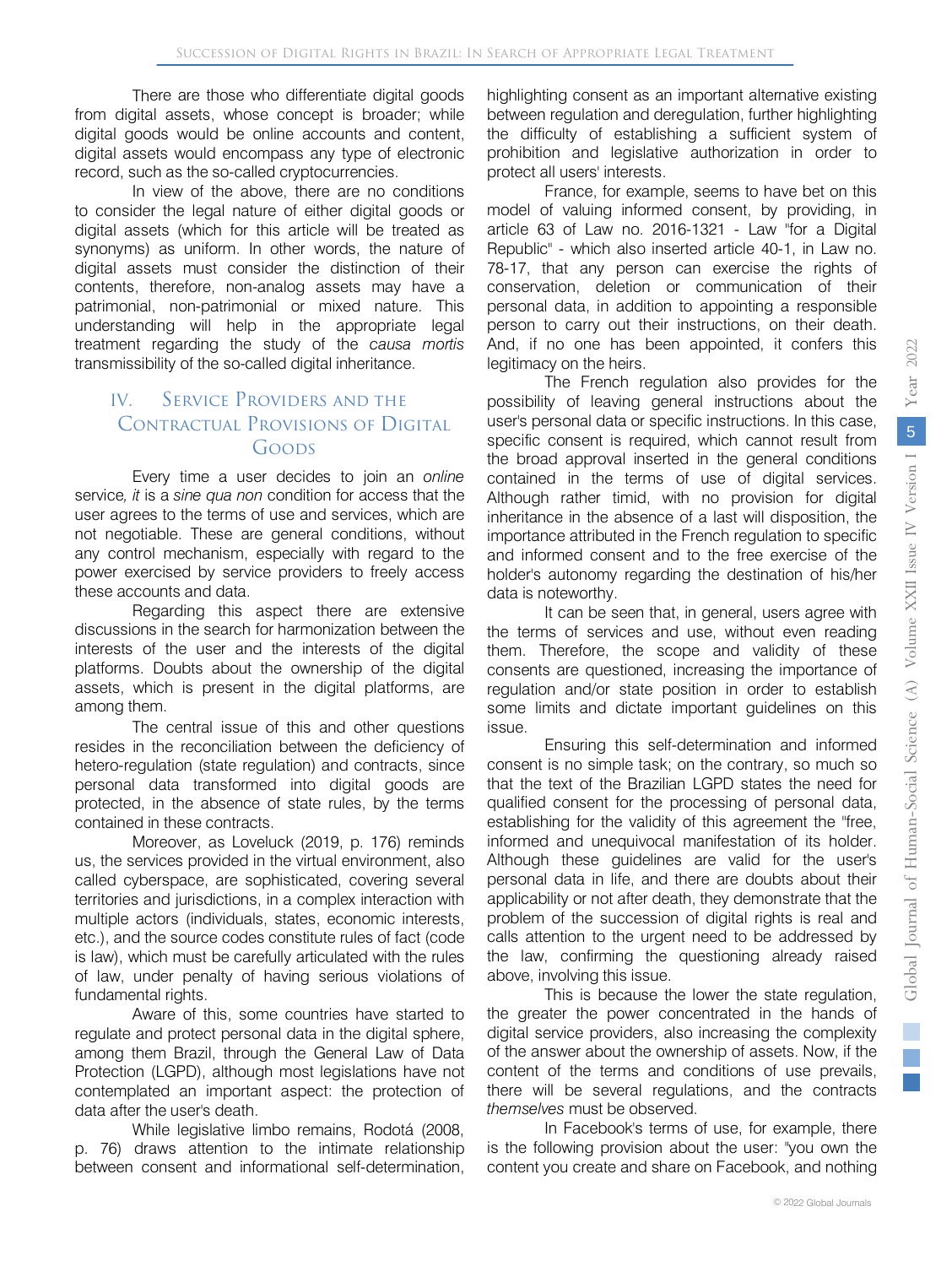in these Terms removes the rights you have to the content itself." A similar provision appears in YouTube's terms of service: "You retain ownership rights to your Content. However, you are required to grant certain rights to YouTube and other users of the Service."

During life, the ownership is recognized in this term as belonging to the user; however, when it comes to the same verification of ownership after the user's death, one often finds clauses providing for the automatic termination of the account or its transformation into a memorial account.

Instagram transforms the user's account into a memorial account when informed of the account holder's death. Facebook, on the other hand, has expanded the regulation of this issue, giving account holders the right to choose the fate of their account after their death.

Google, the owner of YouTube, has created a so-called account manager, which allows the user to define what will be done with the data in case of death, allowing the deletion of the account or the sharing of some data with someone trusted.

In general, what is noticeable is that the terms of use and conditions of *online* service providers have changed to allow users to define the fate of their data in case of death. However, when this is not done, the accounts will be deleted or turned into memorials, making it impossible to transfer their content, which characterizes a broad power of digital platforms over these assets.

Given the above, the question is: is the already existing civil regulation sufficient to invalidate the prohibitive clauses contained in these terms of use or should specific laws arise to account for these contradictions between the user's need for protection and the interests of digital service providers? The second answer seems to be the correct one. In this sense, some countries have already advanced, feeling this need, which may guide the discussions in Brazil.

#### V. The delicate Question of the Transmission of Digital Assets: In SEARCH OF GUIDELINES, BASED ON Foreign Experiences

As seen above, under the current Brazilian legislation, only patrimonial assets are transmitted by hereditary succession, while non-property rights may be transmitted/disciplined *post-mortem* by means of a last will disposition. The testamentary succession gains, in the meantime, important relevance, since it allows the prediction of transmission of any digital asset, in addition to ensuring the desire of the holder of these assets, who may choose, even, for the nontransferability of accounts and contents or goods without economic nature.

Wills, although not rooted in Brazilian culture, are an important mechanism to enforce the holder's will regarding the destination of his or her assets. Succession planning, so much discussed at the moment, can and must include virtual assets.

It is necessary to make people and legal professionals aware of the importance of expressing the will about the destination of e-mail accounts, Whatsapp conversations, social or professional network accounts in general, and any other digital assets.

The lack of custom regarding the will or even the difficulties and costs related to the formalities required to make it in the form of a public instrument can be supplanted by other valid forms of last will disposition.

One of these mechanisms is the codicil, an old institute provided in the Brazilian Civil Code, in art. 1.881, which ensures the possibility of establishing provisions of the funeral act and donations of small value. An expansion of its content is part of Bill no. 5.820/19, which is in progress in the House of Representatives, proposing the modification of this article, so that the destination of digital assets through codicil is also contemplated.

A curious fact is that the text allows, in addition to the will expressed in writing, that the will can also be recorded in a digital sound and image system, as long as some requirements are met, such as the declaration of the date of the act and the presence of two witnesses, if there is a declaration with patrimonial content.

Specifically regarding digital assets, the legal literature also speaks of a digital will. Despite the name, it is a digital document, without the formalities required for a will, for provisions about intangible, non-analog assets. (LARA, 2016).

Therefore, the user has several means to express his will regarding the digital assets, such as making a will or codicil, appointing someone he trusts to execute his recommendations upon his death; using the service provider's own terms of use to leave someone appointed; or electing digital account managers, made available by the platforms. These are companies created for the management of the digital collection.

Regarding this last possibility, it should be noted that there is no specific legal protection in the Brazilian legal system to ensure the compliance and effectiveness of the provisions made through these digital contracts - digital will - especially if these companies cease to exist, according to Font and Boff (2019, p. 36).

Authors such as Herrera (2018, p. 7) also challenge the use and validity of instruments not provided by law, warning of the possibility of conflicts about the temporal or functional prevalence of the various regulations, in addition to the fractionation of succession.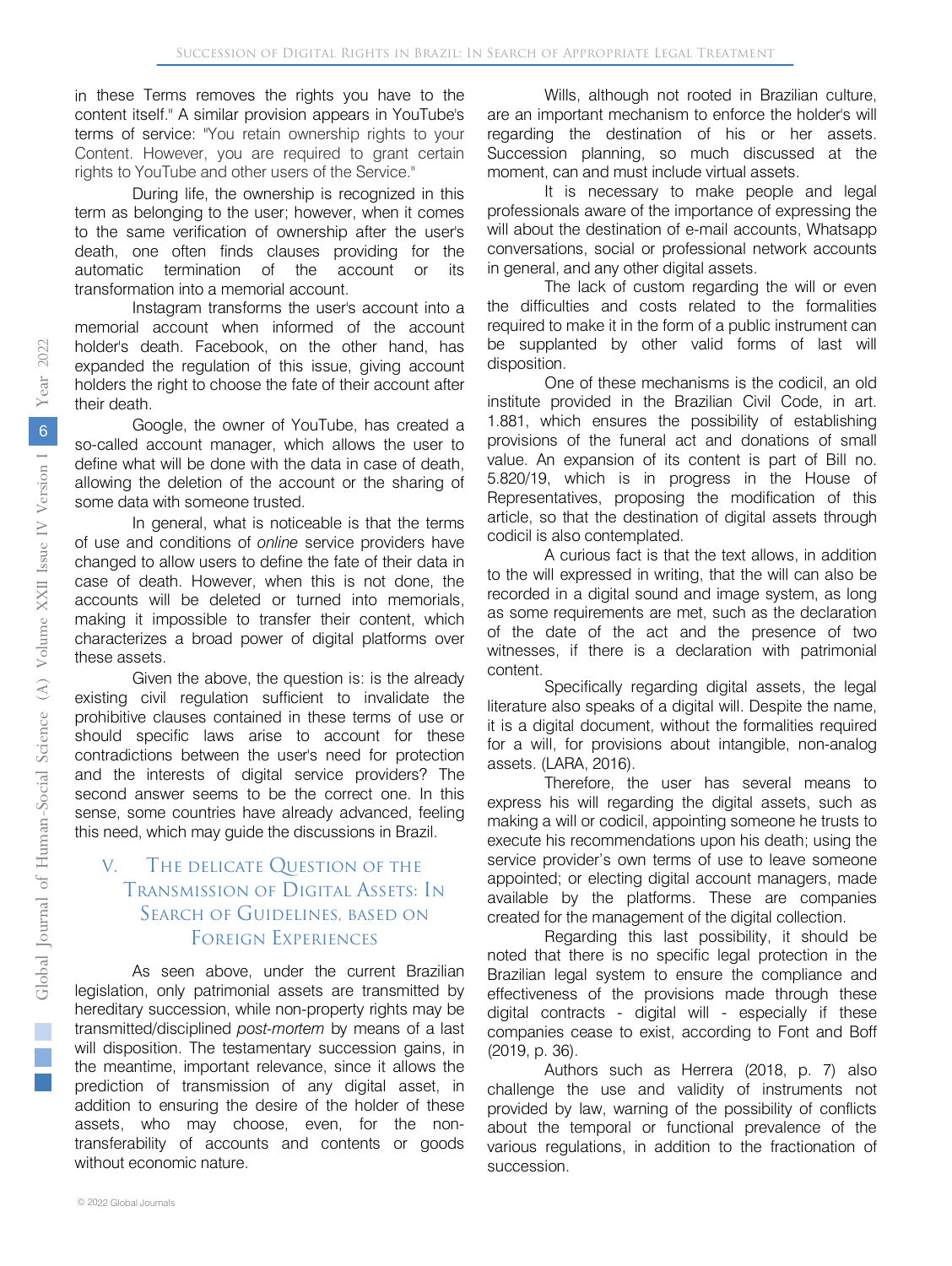This concern is not irrelevant, so much so that in the United States of America, for example, there is an appreciation of the holder's will about the fate of digital assets, similar to that provided in France. However, they go beyond simple permissibility of will disposition, to include an order of observance of the type of instrument handled.

In the proposed uniform legal regulation - RUFADAA, *Revised Uniform Fiduciary Access to Digital Assets Act* - a non-legally binding but nonetheless highly relevant standardizing document, it provides for the establishment of a priority regime for carrying out the disposition of these assets, according to the type of instrument used.

The order of priority foreseen there is staggered in three levels: the first is the will expressed by the holder through the tools made available by the digital service providers; secondly, if this instrument has not been used, the will contained in testaments or other authorized forms is fulfilled, and only lastly, the terms of service of the digital service providers apply, followed by any legal guidelines that may exist.

Given the above, the best path for the adequate treatment of the destination of digital assets revolves around the appreciation of private autonomy, through last will provisions, ensuring that the holder's will can be fulfilled. Within this idea, the proposal of priority scheduling is able to solve questions regarding functional or temporal prevalence among the various possibilities of regulation, revealing itself as an important alternative for the solution of the issue.

In the USA regulation, given its contractual culture, the possibility of digital contracts - digital will, through specialized companies - stands out as a priority.

In Brazil, allocating the will and/or codicil as a priority - as already occurs by force of law -, a specific law would come, in sequence, to regulate the limits of the terms of use and digital contracts.

For Honorato and Leal (2021, p. 401), if there is both a will and the registration of certain choices made by the user on the digital platform, there would be no need to establish the staggering, since they suggest seeking "the solution that allows the maximum use of the two wills, especially when both do not conflict".

In this specific situation, the solution pointed out is interesting, and the wording of article 1.899 of Brazilina Civil Code, which provides for the observance of the testator's will as interpretative criterion, may also be applied, by analogy. However, when the manifestations are conflicting and the deceased person's will cannot be clearly extracted, the escalation seems important. Of course, the user's autonomy cannot violate legal precepts, under penalty of inapplicability.

But what if there is no last will? Are the general rules of succession law sufficient to solve all questions

or, on the other hand, would legislating specifically on the subject be the best solution? Believing that the last option is the most viable one, in the search for a legal basis, the analysis of some alternatives found in foreign law can serve as a guide for Brazilian law.

Spain, for example, enacted the Ley Orgánica no. 3/2018, de Protección de Datos y Garantía de Derechos Digitales (LOPDGDD), expressly providing for the right to digital inheritance, with respect to accounts and digital content available on social networks, considered an important milestone on the subject in the Ibero-American legal space, as stated in its preamble.

We can see from the wording of Article 96 of the aforementioned law that the heirs, spouses, or companions have the legitimacy to decide the fate of the digital content on the web belonging to the deceased, such as deletion of accounts, modification, or its use, if there is no testamentary provision to the contrary or prohibitive state law.

In fact, the holder can forbid access to his heirs, as well as allow them to follow his instructions, to request the digital service platforms to delete the account, to delete certain content or to stop its use. All this, provided there is no express local law forbidding such possibilities. Spanish law is organized by states, each of which must regulate in its own way.

Although very succinct in what concerns *postmortem* digital assets, the Spanish law valued private autonomy, expressly assuring the holder of digital assets the priority to test his will, to be mandatorily fulfilled by the service providers. It was silent, however, about the transmission in the case of *intestate*  succession.

Germany, still without specific rules on the succession of digital assets, has judged an important case, applying the transmissibility of digital assets in accordance with the succession rules, without mentioning any legislative gap.

On July 12, 2018, the *Bundesgerichtshof* (BGH III ZR 183/17), a court equivalent to the Brazilian Superior Court of Justice, judged one of the paradigm cases, setting the tone for the solution of several subsequent cases.

The *leading case* involved a dispute fought by the parents of a 15-year-old girl killed in an underground subway station in 2012 against Facebook, whose main claim was the right to access their daughter's virtual account. The justification of the claim was based on two main arguments: one was to understand the cause of the daughter's death, since there were doubts whether it was an accident or a suicide; the other was based on the fact that access to the content could help in the defense of a compensation lawsuit, filed by the public transportation operator, who claimed to feel psychologically shaken because he was involved in the supposed suicide.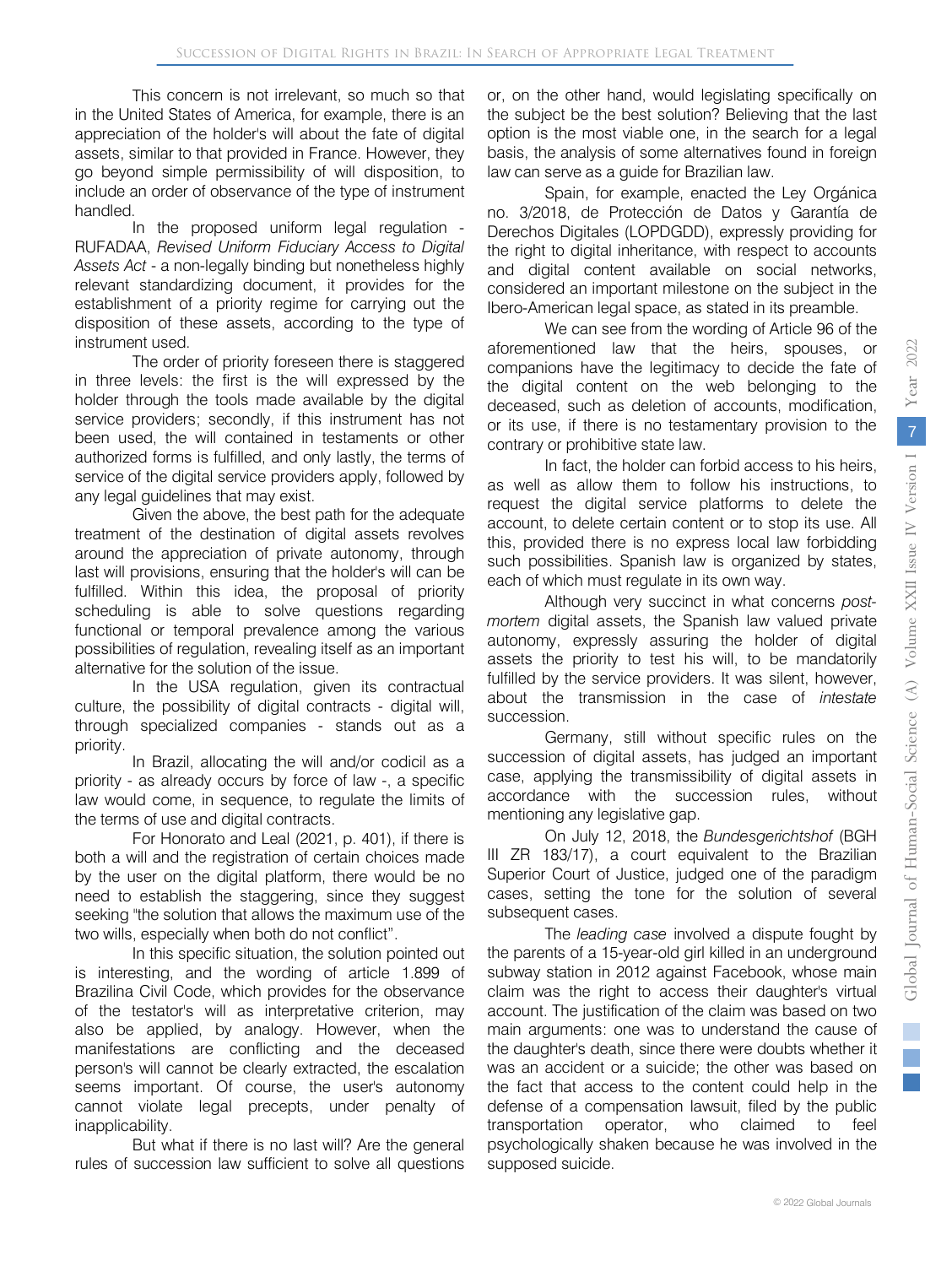In the first instance, the judge in Berlin (*Landesgericht Berlin*) granted the request. Facebook, on appeal, obtained a reversal of the sentence. The *Kammergericht* (German Court) made it clear that access to the daughter's account would represent a violation of the expectation of privacy and the confidentiality of communications of the interlocutors. Nevertheless, it recognized that the "rights and obligations related to a contract, such as Facebook, are in principle transferable via inheritance" (MENDES; FRITZ, 2019), although there was still no *legal clarity* on the topic.

However, the BGH, in analysis of the new appeal filed by the parents of the deceased young woman, granted the appellants the right to have access to the account under dispute. To reach such a conclusion, they faced several controversial aspects regarding the discussion of the transmissibility or not of digital content stored on social networks, in a firm and detailed decision.

The central point of the decision was the understanding for the transmissibility of the Facebook account to the heirs, with the *Karlsruhe Court* stating that the digital inheritance is subject to the general regime of successions, by force of the principle of universal succession, therefore, with immediate transmission from the death of the holder (principle of *saisine*), except those that are extinguished by the express will of the party or by force of law (MENDES; FRITZ, 2019).

The claim that the digital inheritance conflicts with the personality rights of the deceased or third parties, the secrecy of communication, or the protection of personal data was strongly refuted, due to the definition of the nature of the contracts between the platforms and the user.

According to the German Court, these are contractual relationships and not personal rights, making an important distinction between the contract signed between the user and the platform and the content itself of the digital account, which is of a very personal nature, as highlighted by Mendes and Fritz (2019).

To this end, the contract is related to duties of performance, in which the networks are obligated to make available the communication platform, the publication of content and permission to access such content, a service provided indistinctly to all users and not in a personalized manner. The personal nature would be only in the sense that the account holder can send and publish the contents of his account, which does not prevent the transmission of this content.

This construction made it possible to rule out the argument of the non-transmissibility of the digital inheritance, based on the protection of the deceased's privacy sphere, since the obligatory relationships are transmitted with the death, and the prohibitive clauses contained in the terms of use are considered abusive

and, therefore, null and void, due to the confrontation and emptying of the rules of universal succession. The German Court also pointed out that such understanding allows the control of legality of the terms of use, according to objective good faith and pre-existing legal norms (MENDES; FRITZ, 2019).

It is also important to mention that the decision departed from the understanding that only economic contents should be transmitted, because German law, according to the German court, makes no distinction between off-balance sheet inheritance and patrimonial inheritance.

This important decision, which is serving as a parameter for European law, may also guide the discussion in Brazil. Brazilian law is very similar to German law, except that here only property is automatically transferred upon death, and the transfer of non-economic assets is only possible by last will disposition - and, therefore, the principle of *saisine*, as set forth in art. 1.784 of the Brazilian Civil Code, is inapplicable.

Understanding the legal nature of the contracts signed between users and digital platform as obligatory relationships, in fact, seems the most correct. With submission to the rules of the Brazilian Consumer Protection Code (Law no. 8.078/90), such contracts should have restrictive clauses of right highlighted and, depending on the content, be considered abusive.

However, since the account itself economically assessable and its contents may contain data of a financial nature, it cannot be ignored that much of this data concerns intimate aspects. In this case, the transmission of the entire account may infringe on most personal rights.

On the other hand, the distinction of content may bring practical challenges, such as the difficulty of identifying and correctly classifying digital assets, as well as the legitimacy of who should do it - a named third party or the executor? It would be interesting if the user himself would indicate who will take care of the account after his death, should he choose to do so. But when this is not done, the future law cannot fail to provide who will have this legitimacy.

Therefore, it is necessary to define in Brazil, in case it is understood by the transmissibility of the digital content and, in the absence of last will disposition, if it will be considered as a universality of goods or if there will be a division of its content, under penalty of violation of the general rule of legitimate succession, permissive only of the transmission of patrimonial property and of serious violations to personal property.

Therefore, it's believed that the constant dialog between the protection of property and the protection of very personal rights is salutary, remembering the tripartite existence of property in: property, mixed property, and very personal property, giving the appropriate treatment to each of them, without forgetting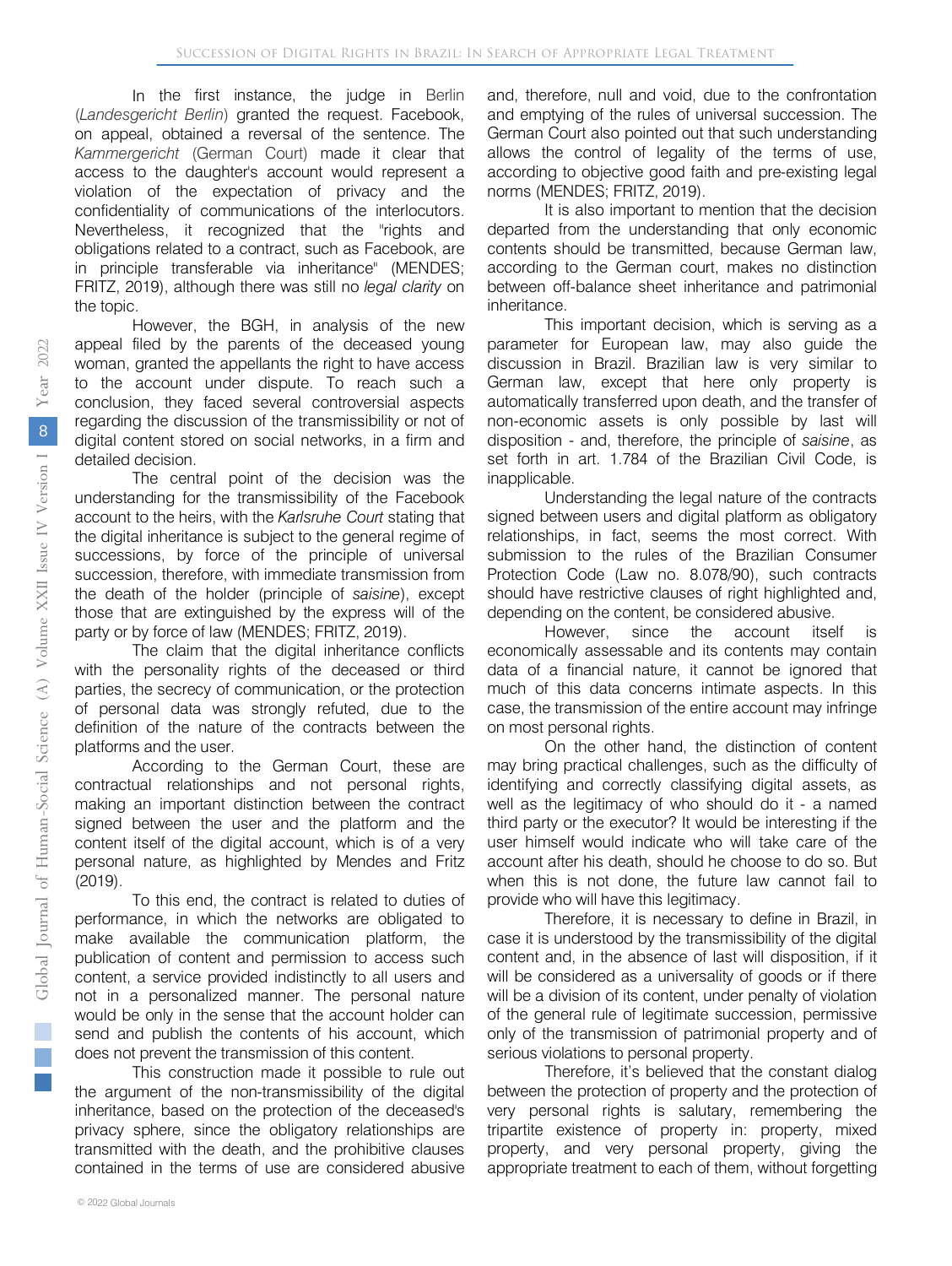the possibility of violation of third party rights, which must be safeguarded.

In this sense, one should be very careful with regard to non-economic digital content - so much so that the German paradigm case and the Spanish law deal only with personal data contained in digital platforms - since assets that are strictly property in nature may, in principle, be considered part of the digital inheritance. Therefore, personal rights, as a rule, cannot be subject to transferability, except in exceptional cases in which there is the express will of the deceased user and it does not affect the rights of third parties.

Also in relation to property, it is important to note the need for the holder to have a property right and not only a right of an obligatory nature over the digital content in order to be able to talk about transmissibility, which is the case of a license of use, as usually happens in cases of acquisition of music, books and videos (Kindle, Amazon, etc.) which, in principle, are not transmissible.

This point also deserves further reflection, but there is no space to be worked on in this essay. This is also the case with some assets, such as virtual currencies (cryptocurrencies), which are requiring more specific solutions due to the great difficulty of global definition of their legal nature.

Cryptocurrencies were the subject of sentence 326, 2019, of the Spanish Court, from which a relevant analysis about the impossibility of considering cryptocurrency as money can be extracted, given its peculiarities. It can be observed, from the sentence, that virtual currency is an immaterial asset, of consideration or exchange, and cannot be legally treated as money, for lack of legal provision and because it is not a material object, but rather a unit defined by means of technology and cryptography, whose value is determined by each unit of account or variation in supply and demand transactions, performed on specific *trading* platforms. That is, cryptocurrency would be, at most, financial assets, subject to transactions on a global scale, generated by algorithms, with enormous volatility and without any kind of state control. (LONGHI; FALEIROS JUNIOR 2019).

This makes it extremely difficult to assign a specific value, since virtual currencies have no fixed nominal value, just like money, imposing huge challenges for the State to contain and discipline the risks involved in this type of market, even if the validation model through blockchain proposes to ensure greater protection to these virtual operations. It can be seen, therefore, that even purely economic digital assets may challenge the latency of specific state regulation regarding the *causa mortis* transmissibility, due to their intrinsic peculiarities.

The subject will certainly still be the subject of much debate and controversy, and should be treated with the care it deserves.

#### VI. Conclusion

From all of the above, we conclude that it is urgent to apply an adequate legal treatment to digital assets after the death of their owner. The existing regulations on the subject in other countries are still very timid and divergent, as can be observed, but a trend towards the transferability of these assets is emerging, especially those resulting from an express provision left by the owner.

In the USA, the disposition of last wills regarding digital assets is strongly encouraged, and there are attempts to standardize it, in order to cover any type of digital asset. Spain, in turn, has also legislated for the digital will as a way to dispose of digital assets, but it has been restricted to data contained in social accounts, just like the German *leading case.*

In this sense, the absence of legal provision or the insufficient legal provision forces the application of the established norms of civil law and, especially, of succession law, which may even be able to solve such issues, but leave room for diverging interpretations.

The specific discipline of *post-mortem*  dispositions of digital assets appears, then, as the path to be followed, in order to standardize and regulate the specificities that the matter requires, mainly due to the distinctions between digital assets of personal or patrimonial nature, taking into consideration digital assets in a broad sense and not only the assets contained in social networks. The different treatment of content depending on its nature (whether property, mixed or personal) is one of the most important aspects for a more coherent direction of the matter.

In this sense, not only because of the law currently in force, but also because of the need to preserve the most personal rights and all its implications, the digital assets of a strictly personal nature should not be subject to transferability, unless as a result of the will manifested by the holder during his or her lifetime and insofar as it does not violate the rights of third parties.

The legal provision of other simpler *causa mortis* disposition instruments in digital format also deserves regulation, preferably with express provision about its priority over the terms of use and services, or its compatibility and maximum use of the deceased user's will, when not conflicting. Issues such as the legitimacy of management of these assets and digital accounts should also deserve special attention from the legislator.

As for hybrid digital assets, such as some profiles on social networks, the analysis must be made on a case-by-case basis, verifying the preponderance of the interests at stake: whether economic or existential.

Patrimonial assets, on the other hand, can be the object of transmission according to the general rules of succession law, in case there is no testamentary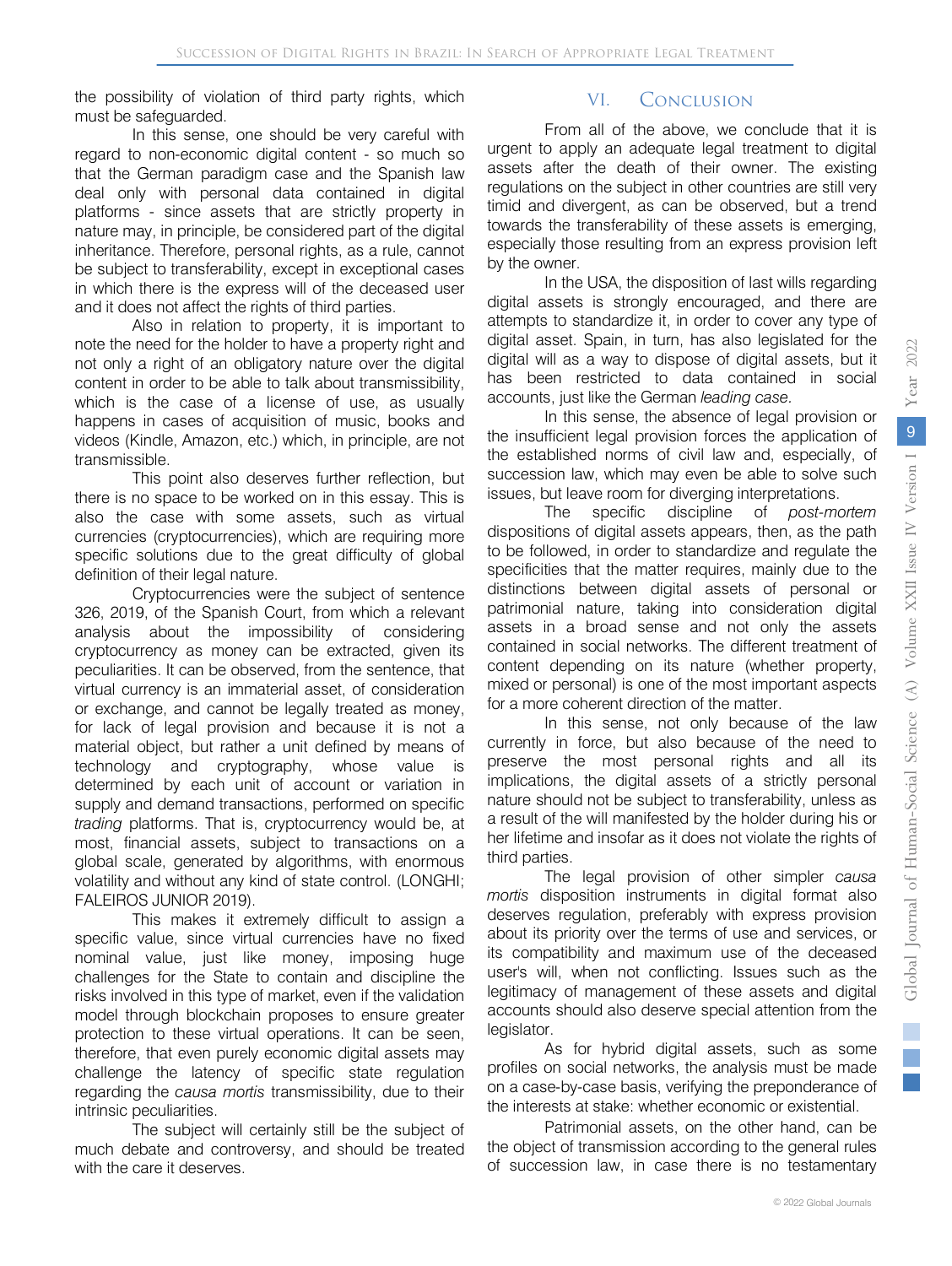prediction about them, as long as they are considered proprietary rights and not merely rights of use.

These are just a few contributions to the question posed.

#### References Références Referencias

- 1. ARGENTINA. *Ley de Protección de Datos Personales (anteproyecto).* Versión elaborada luego de analizar los aportes y comentarios recibidos, durante la consulta pública de febrero de 2017, sobre el anteproyecto de Ley de Protección de Datos Personales. Available at: https://argentina. gob.ar/sites/default/files/anteproyecto\_reforma\_ley\_ proteccion de los datos personales nueva versio n.pdf; access on: 04/14/2020
- ARGENTINA. Ley 25.326/2000 *Ley de Protección de los Datos Personales* Available at: https[://www.oas.](http://www.oas.org/juridico/pdfs/arg_ley25326.pdf) [org/juridico/pdfs/arg\\_ley25326.pdf;](http://www.oas.org/juridico/pdfs/arg_ley25326.pdf) accessed on 14/04/2020 2.
- BEVILÁQUA, Clóvis. *Direito das Sucessões.* Freitas 3.Bastos Publisher, 1932
- 4. BRAZIL. *Bill n. 4.099, of 2012.* Available at www. camara.gov.br; Access on: 14/04/2020
- 5. BRAZIL. *Bill of ordinary law n. 4.847, of 2012.* Available at www.camara.gov.br; Accessed on: 14/04/2020
- 6. BRAZIL. *Marco Civil da Internet,* Law n. 12.965, of 2014. Available at www.camara.gov.br; Access on: 14/04/2020
- 7. BRAZIL. *General Data Protection Law n. 13.709/ 2018,* LGPD. Available at www.camara.gov.br; Accessed on: 14/04/2020
- 8. DIGITAL 2022: *Global Digital Overviw.* 2020 In weare social.com>digital-2022. Accessed on: 21/03/2022
- 9. SPAIN. Organic Law 3/2018, de Protección de Datos Personales y garantía de los derechos digitales [LOPDPDD]. *Boletín Oficial del Estado [BOE],* 294, 06 de diciembre de 2018, 119788- 119857. Available at: https://www.boe.es/eli/es/lo/ 2018/12/05/3; accessed: 14/04/2021
- 10. SPAIN. Tribunal Supremo [Spain]. Sala de lo Penal. Sentencia 326/2019, del 20 de junio de 2019. Recurso de casación 998/2018. Roj: STS 2109/2019 - ECLI: ES: TS: 2019: 2109.
- 11. UNITED STATES OF AMERICA. *Revised Uniform Fiduciary Access to Digital Assets Act (2015) [RUFADAA].* Williamsburg, Virginia, July 10-16, 2015. With notes and commentary. Available at: https:// www.uniformlaws.org/HigherLogic/System/Downloa dDocumentFile.ashx?DocumentFileKey=112ab648 -b257-97f2-48c2-61fe109a0b33&forceDialog=0. Accessed on: 14/04/2021
- 12. FRANCE. Law 2016-1321. Loi 2016-1321 du 7 octobre 2016 pour une République numérique. *Journal Officiel de la République Française [JORF],* 0235, 8 octubre de 2016, text 1. Available at: https://

www.legifrance.gouv.fr/eli/loi/2016/10/7/ECFI152425 0L/jo/texte; accessed: 14/04/2021

- 13. FONT, Jorge Luis Ordelin; BOFF, Salete Oro. La Disposicion pos mortem de los bienes digitales: especial referencia a su regulación en America Latina. In *Revista de la Facultad de Derecho PUCP,* n. 83, 2019, pp. 29-60.
- 14. FRAZÃO, Ana. Objectives and scope of the General Law of Data Protection. In TEPEDINO, Gustavo; FRAZÃO, Ana; OLIVA, Milena Donato. *General Law of Protection of Personal Data and its repercussions in Brazilian Law.* São Paulo: Revista dos Tribunais, 2019.
- 15. GARCÍA HERRERA, V. *Disposición mortis causa del patrimonio digital.* Diario La Ley: 9315, 2018
- 16. HONORATO, Gabriel; LEAL, Livia T. Proposals for the regulation of digital heritage in Brazilian law. In EHRARDT Junior, Marcos; CATALAN, Marcos; Malheiros, Pablo. *Civil Law and Technology.* Belo Horizonte: Forum, 2021.
- 17. LARA, Moisés Fagundes. *Digital Heritage.* Porto Alegre. RS, 2016
- 18. LONGUI, João Victor Rozatti; FALEIROS JUNIOR; José Luiz de Moura. Comment on the "Sentencia" N. 326/2019 of the Supreme Court of Spain: The "Bitcoin "and its framework as currency. In *Revista IBERC,* v. 2 n. 2, pp. 01-20, 2019.
- 19. LOVELUCK, Benjamin. *Networks, Liberties, and Controls.* A political genealogy of the internet. Translation by Guilherme João de Freitas Teixeira. Petrópolis, RJ: Vozes, 2018
- 20. MAIA, Roberta Mauro Medida. The ownership of personal data provided in art. 17 of LGPD: real or personal right? In TEPEDINO, Gustavo; FRAZÃO, Ana; OLIVA, Milena Donato. *General Law of Personal Data Protection and its repercussions in Brazilian Law.* São Paulo: Revista dos Tribunais, 2019.
- 21. MENDES, Laura Schertel Ferreira; FRITZ, Karina Nunes. Case Report. German Court Recognizes the Transmissibility of Digital Inheritance. In *Revista de Estudos Jurídicos -* DPU, n. 85, 2019, pp. 188-211
- 22. MORÓN, Maria José Santos. La denominada "Herencia Digital": Necesidad de Regulación? Estudio de Derecho Espanol y Comparado. In *Cuadernos de Derecho Transnacional* (marzo 2018). Vol. 10, n. 1 pp. 413-438. Universidad Carlos III de Madrid.
- 23. PRIETO, Rodriguez; CABEZUDO, Martínez F. Digital heritage, terms y condiciones de uso y problemas derivados de la praxis social: Un análisis desde la filosofía del derecho. *Revista internacional de Pensamiento Político,* I Época, 2017, p.77-104.
- 24. RODOTÁ, Stefano. *Life in the surveillance society*. Privacy today. Translated by. Danilo Doneda and Laura Donena. Rio de Janeiro: Renovar, 2008